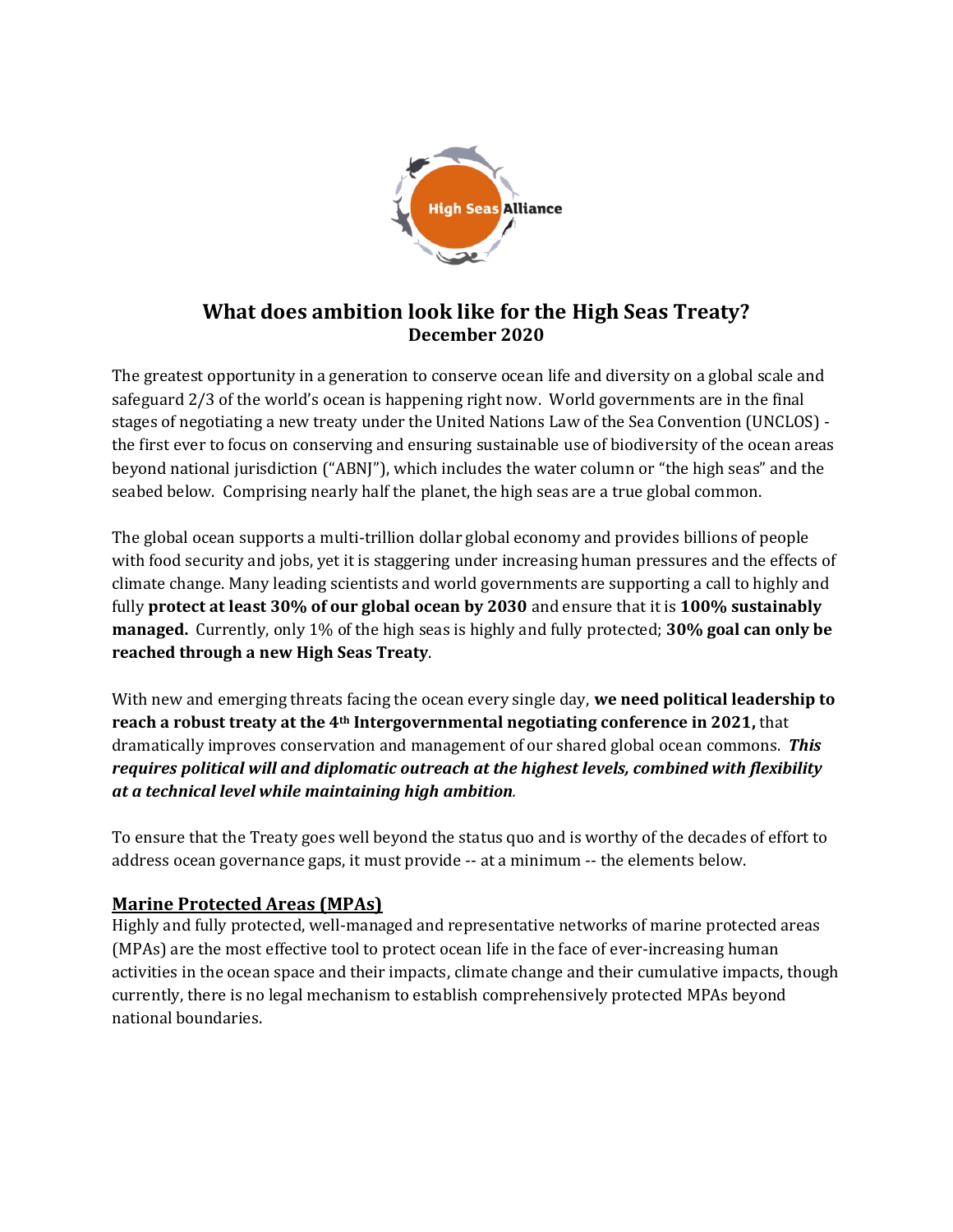- It is critical that the new Treaty itself **mandates the establishment** and effective management of **a network of representative and well-connected MPAs,** including fully protected marine reserves, following scientific recommendations.
- The Treaty should **give authority to the Conference of the Parties (CoP) to establish MPAs** and other ABMTs for conservation management, **with a management plan** and **concrete measures** to achieve their objectives, in order to fill the gaps created by regional or sectoral organizations undertaking disparate measures that do not address the cumulative, crosssectoral and climate-related impacts of human activities in the high seas.
- Pending the establishment of the MPA and associated management plan and measures, the Treaty should **empower State Parties to adopt interim and emergency measures** to ensure that the objective of the area is not undercut by conflicting activities.

### **Environmental Impact Assessment (EIA)**

Human activities in the high seas and deep seafloor are currently subject to an antiquated and inconsistent patchwork of environmental assessment and management practices. An overhaul is needed to operationalize the general EIA provisions in UNCLOS and reflect modern EIA practice.

The new Agreement must:

- Establish **uniform, modern environmental assessment and consultation requirements** for all proposed activities that may have more than a minor or transitory effect on marine biodiversity beyond national jurisdiction, regardless of where those activities are located;
- Require that activities that may affect marine biodiversity in ABNJ, regardless of where they take place, are assessed and managed to **prevent significant adverse effects;**
- Ensure that the interests of the international community as a whole are represented by:
	- o Requiring **review of EIAs** by the scientific body established in the Treaty, giving the CoP **review and decision-making authority** over whether a proposed activity may proceed, and if so, under what conditions, and providing for the development of **strategic environmental assessments** by the CoP where appropriate.
	- o Providing that EIAs are conducted by other regional and sectoral organizations consistent with the Treaty's standards and consultation procedures.

# **Marine Genetic Resources and Capacity Building and Marine Technology Transfer**

Parties must recognize that the "package" of issues is not just politically linked, but mutually supportive too. It is vital that all countries can both equitably benefit from the sustainable use of marine biological diversity, but also fulfill obligations to conserve biodiversity of the high seas, through:

- A **fair and equitable access and benefit-sharing regime f**or marine genetic resources; and
- An **effective funding mechanism** to enable capacity building and the transfer of marine technology for implementing the Agreement, particularly through support for oceanic sciences, monitoring and other technologies, and institutional, academic and individual capacity.

#### **Cross-cutting Issues**

Cross-cutting issues are those that affect a number of elements and are integrated throughout the new agreement.